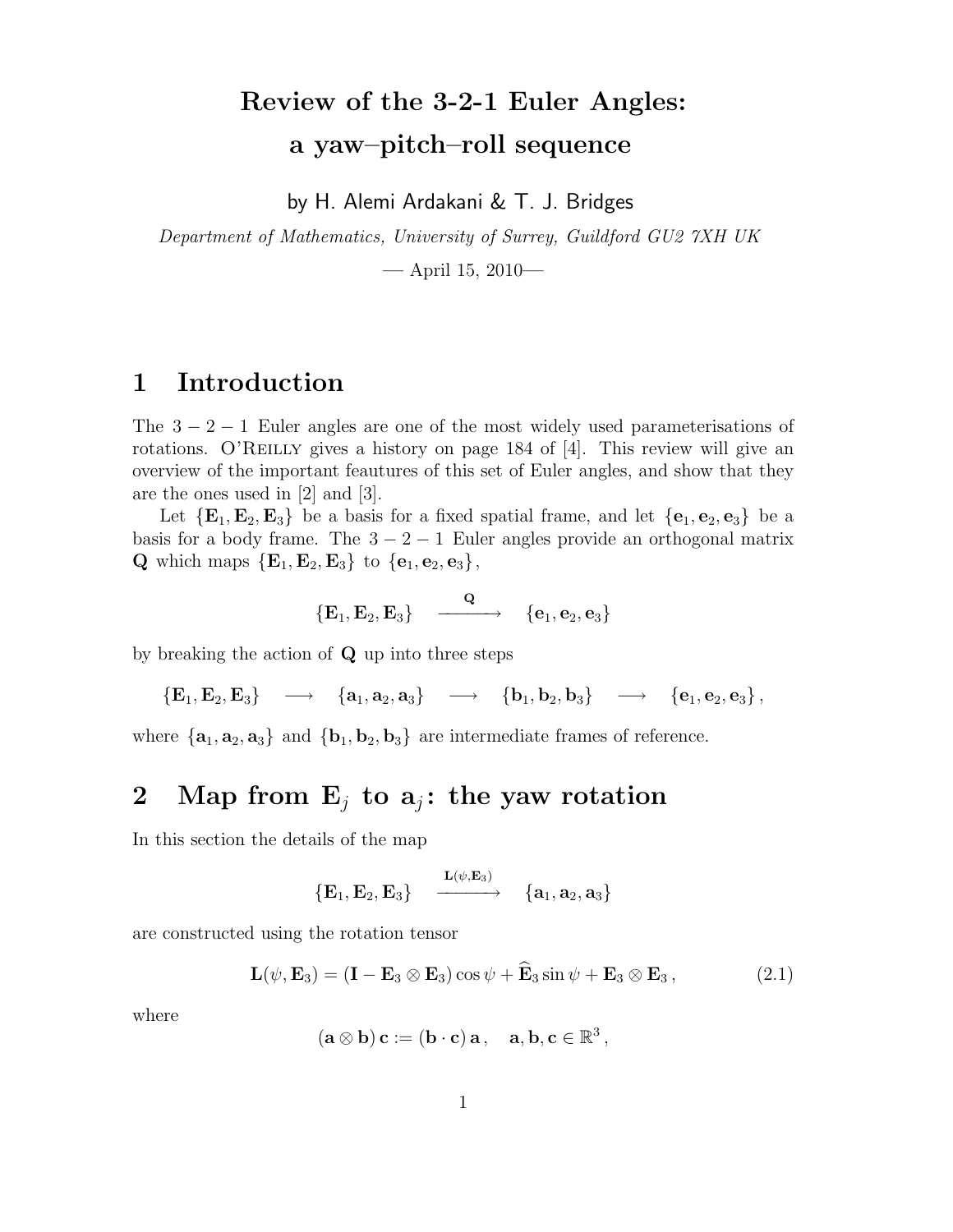

Figure 1: Schematic of the yaw-pitch-roll motion in terms of the Euler angles  $\psi$ ,  $\phi$ and  $\theta$ .

and

$$
\hat{\mathbf{a}} := \begin{bmatrix} 0 & -a_3 & a_2 \\ a_3 & 0 & -a_1 \\ -a_2 & a_1 & 0 \end{bmatrix} . \tag{2.2}
$$

The hat-matrix has the property that

$$
\widehat{\mathbf{a}}\,\mathbf{b}=\mathbf{a}\times\mathbf{b}\,,\quad \mathbf{a},\mathbf{b}\in\mathbb{R}^3\,.
$$

The rotation (2.1) is a counterclockwise rotation about the Z−axis as shown schematically in Figure 1.

The new basis is

$$
\mathbf{a}_1 = \mathbf{L}(\psi, \mathbf{E}_3) \mathbf{E}_1 = \mathbf{E}_1 \cos \psi + \mathbf{E}_3 \times \mathbf{E}_1 \sin \psi
$$
  
\n
$$
\mathbf{a}_2 = \mathbf{L}(\psi, \mathbf{E}_3) \mathbf{E}_2 = \mathbf{E}_2 \cos \psi + \mathbf{E}_3 \times \mathbf{E}_2 \sin \psi
$$
  
\n
$$
\mathbf{a}_3 = \mathbf{L}(\psi, \mathbf{E}_3) \mathbf{E}_3 = \mathbf{E}_3.
$$

Using the identities

$$
\mathbf{E}_1\times\mathbf{E}_2=\mathbf{E}_3\,,\quad \mathbf{E}_3\times\mathbf{E}_1=\mathbf{E}_2\,,\quad \mathbf{E}_2\times\mathbf{E}_3=\mathbf{E}_1\,,
$$

the matrix representation of the map is

$$
\begin{pmatrix}{\bf a}_1\\ {\bf a}_2\\ {\bf a}_3\end{pmatrix}=\begin{bmatrix} \cos\psi & \sin\psi & 0\\ -\sin\psi & \cos\psi & 0\\ 0 & 0 & 1 \end{bmatrix}\begin{pmatrix}{\bf E}_1\\ {\bf E}_2\\ {\bf E}_3\end{pmatrix}\,.
$$

This is the first equation of (6.23) on page 184 of [4].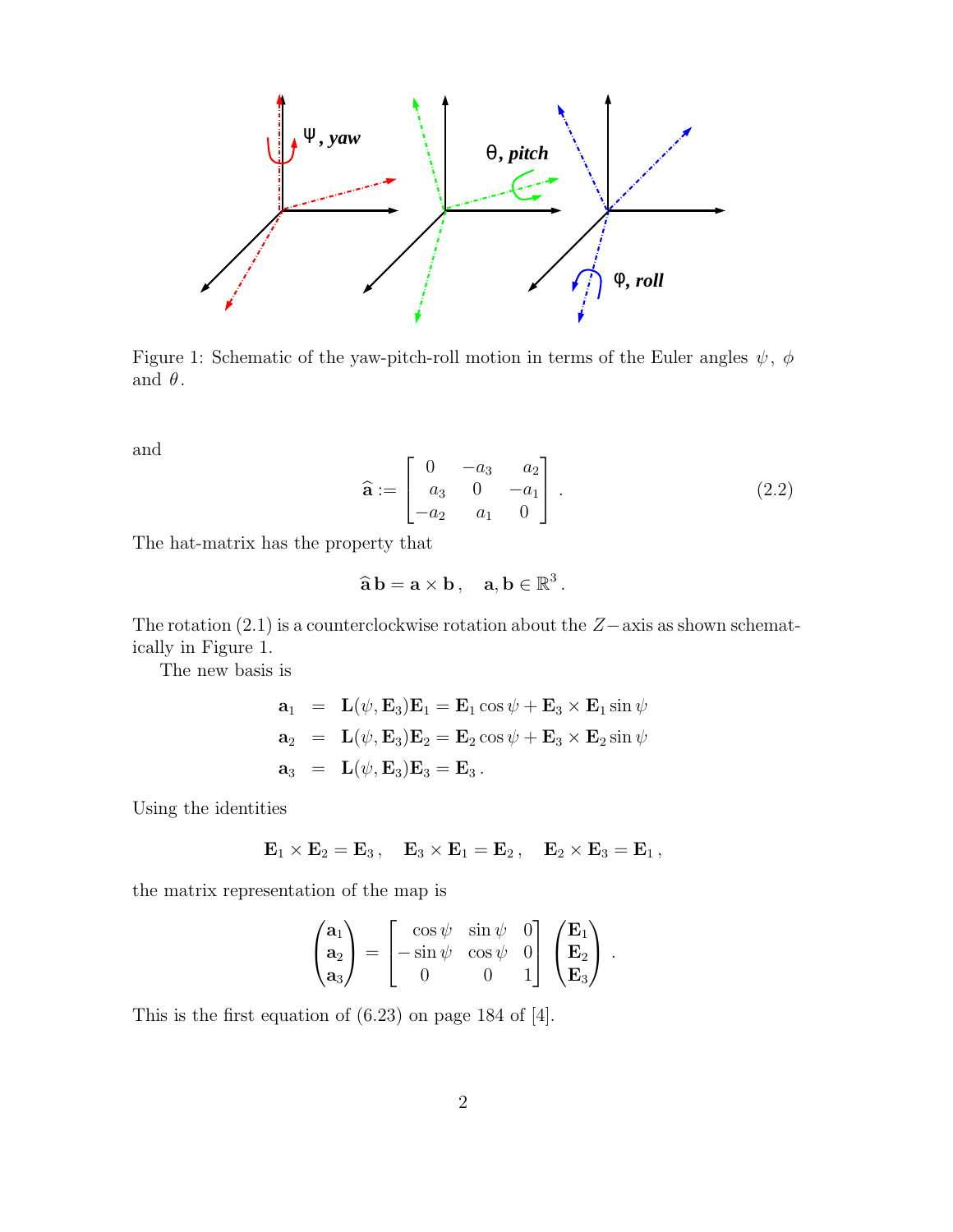# 3 Map from  $a_j$  to  $b_j$ : the pitch rotation

In this section the details of the map

$$
\{{\bf a}_1,{\bf a}_2,{\bf a}_3\}\quad \xrightarrow{\mathbf{L}(\theta,{\bf a}_2)}\quad \{{\bf b}_1,{\bf b}_2,{\bf b}_3\}
$$

are constructed using the rotation tensor

$$
\mathbf{L}(\theta, \mathbf{a}_2) = (\mathbf{I} - \mathbf{a}_2 \otimes \mathbf{a}_2) \cos \theta + \mathbf{\widehat{a}}_2 \sin \theta + \mathbf{a}_2 \otimes \mathbf{a}_2, \qquad (3.3)
$$

where

$$
\mathbf{a}_2 = -\mathbf{E}_1 \sin \psi + \mathbf{E}_2 \cos \psi.
$$

The new basis is

$$
\mathbf{b}_1 = \mathbf{L}(\theta, \mathbf{a}_2)\mathbf{a}_1 = \mathbf{a}_1 \cos \theta + \mathbf{a}_2 \times \mathbf{a}_1 \sin \theta
$$
  
\n
$$
\mathbf{b}_2 = \mathbf{L}(\theta, \mathbf{a}_2)\mathbf{a}_2 = \mathbf{a}_2
$$
  
\n
$$
\mathbf{b}_3 = \mathbf{L}(\theta, \mathbf{a}_2)\mathbf{a}_3 = \mathbf{a}_3 \cos \theta + \mathbf{a}_2 \times \mathbf{a}_3 \sin \theta,
$$

with matrix representation,

$$
\begin{pmatrix} \mathbf{b}_1 \\ \mathbf{b}_2 \\ \mathbf{b}_3 \end{pmatrix} = \begin{bmatrix} \cos \theta & 0 & -\sin \theta \\ 0 & 1 & 0 \\ \sin \theta & 0 & \cos \theta \end{bmatrix} \begin{pmatrix} \mathbf{a}_1 \\ \mathbf{a}_2 \\ \mathbf{a}_3 \end{pmatrix} \,.
$$

This is the second equation of (6.23) on page 184 of [4].

# 4 Map from  $b_j$  to  $e_j$ : the roll rotation

In this section the details of the map

$$
\left\{ \mathbf{b}_1, \mathbf{b}_2, \mathbf{b}_3 \right\} \quad \xrightarrow{\mathbf{L}(\phi,\mathbf{b}_1)} \quad \left\{ \mathbf{e}_1, \mathbf{e}_2, \mathbf{e}_3 \right\}
$$

are constructed using the rotation tensor

$$
\mathbf{L}(\phi, \mathbf{b}_1) = (\mathbf{I} - \mathbf{b}_1 \otimes \mathbf{b}_1) \cos \phi + \widehat{\mathbf{b}}_1 \sin \phi + \mathbf{b}_1 \otimes \mathbf{b}_1, \qquad (4.4)
$$

where

$$
\mathbf{b}_1 = \mathbf{a}_1 \cos \theta - \mathbf{a}_3 \sin \theta.
$$

The new basis is

$$
\begin{aligned}\n\mathbf{e}_1 &= \mathbf{L}(\phi, \mathbf{b}_1) \mathbf{b}_1 = \mathbf{b}_1 \\
\mathbf{e}_2 &= \mathbf{L}(\phi, \mathbf{b}_1) \mathbf{b}_2 = \mathbf{b}_2 \cos \phi + \mathbf{b}_1 \times \mathbf{b}_2 \sin \phi \\
\mathbf{e}_3 &= \mathbf{L}(\phi, \mathbf{b}_1) \mathbf{b}_3 = \mathbf{b}_3 \cos \phi + \mathbf{b}_1 \times \mathbf{b}_3 \sin \phi,\n\end{aligned}
$$

with matrix representation,

$$
\begin{pmatrix} \mathbf{e}_1 \\ \mathbf{e}_2 \\ \mathbf{e}_3 \end{pmatrix} = \begin{bmatrix} 1 & 0 & 0 \\ 0 & \cos\phi & \sin\phi \\ 0 & -\sin\phi & \cos\phi \end{bmatrix} \begin{pmatrix} \mathbf{b}_1 \\ \mathbf{b}_2 \\ \mathbf{b}_3 \end{pmatrix} \,.
$$

This is the third equation of (6.23) on page 184 of [4].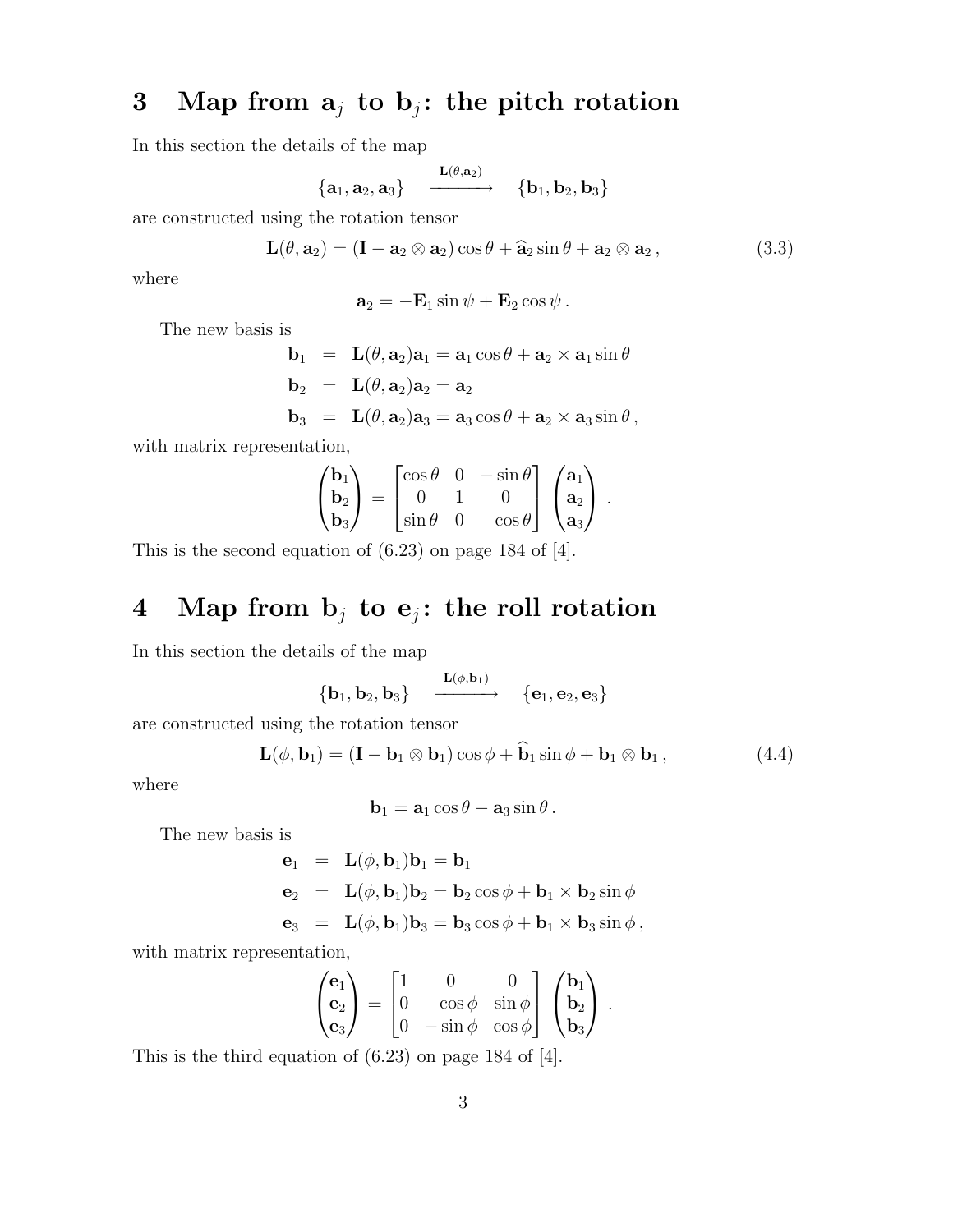# 5 The composite rotation from  $E_j$  to  $e_j$

In this section the details of the map

$$
\big\{{\mathbf E}_1, {\mathbf E}_2, {\mathbf E}_3\big\} \quad \xrightarrow{\mathbf L(\phi, \mathbf b_1)\mathbf L(\theta, \mathbf a_2)\mathbf L(\psi, \mathbf a_3)} \big\{ \mathbf e_1, \mathbf e_2, \mathbf e_3\big\}
$$

are constructed. Using the above results

$$
\begin{pmatrix}\n\mathbf{e}_{1} \\
\mathbf{e}_{2} \\
\mathbf{e}_{3}\n\end{pmatrix} = \begin{bmatrix}\n1 & 0 & 0 \\
0 & \cos \phi & \sin \phi \\
0 & -\sin \phi & \cos \phi\n\end{bmatrix} \begin{bmatrix}\n\cos \theta & 0 & -\sin \theta \\
0 & 1 & 0 \\
\sin \theta & 0 & \cos \theta\n\end{bmatrix} \begin{bmatrix}\n\cos \psi & \sin \psi & 0 \\
-\sin \psi & \cos \psi & 0 \\
0 & 0 & 1\n\end{bmatrix} \begin{bmatrix}\n\mathbf{E}_{1} \\
\mathbf{E}_{2} \\
\mathbf{E}_{3}\n\end{bmatrix}
$$
  
\n
$$
= \begin{bmatrix}\n\cos \theta & 0 & -\sin \theta \\
\sin \phi \sin \theta & \cos \phi & \sin \phi \cos \theta \\
\cos \phi \sin \theta & -\sin \phi & \cos \phi \cos \theta\n\end{bmatrix} \begin{bmatrix}\n\cos \psi & \sin \psi & 0 \\
-\sin \psi & \cos \psi & 0 \\
0 & 0 & 1\n\end{bmatrix} \begin{bmatrix}\n\mathbf{E}_{1} \\
\mathbf{E}_{2} \\
\mathbf{E}_{3}\n\end{bmatrix}
$$
  
\n
$$
= \begin{bmatrix}\n\cos \theta \cos \psi & \cos \theta \sin \psi & -\sin \theta \\
\sin \phi \sin \theta \cos \psi - \cos \phi \sin \psi & \sin \phi \sin \theta \sin \psi + \cos \phi \cos \psi & \sin \phi \cos \theta \\
\cos \phi \sin \theta \cos \psi + \sin \phi \sin \psi & \cos \phi \sin \theta \sin \psi - \sin \phi \cos \psi & \cos \phi \cos \theta\n\end{bmatrix} \begin{bmatrix}\n\mathbf{E}_{1} \\
\mathbf{E}_{2} \\
\mathbf{E}_{3}\n\end{bmatrix}.
$$

Write this as

$$
\mathbf{e} = \mathbf{Q}^T \mathbf{E}.
$$

Then

$$
\mathbf{Q} = \begin{bmatrix} \cos\theta\cos\psi & \sin\phi\sin\theta\cos\psi - \cos\phi\sin\psi & \cos\phi\sin\theta\cos\psi + \sin\phi\sin\psi \\ \cos\theta\sin\psi & \sin\phi\sin\theta\sin\psi + \cos\phi\cos\psi & \cos\phi\sin\theta\sin\psi - \sin\phi\cos\psi \\ -\sin\theta & \sin\phi\cos\theta & \cos\phi\cos\theta \end{bmatrix}.
$$
\n(5.5)

To see that this is the correct Q, construct Q directly.

## 6 Direct construction of Q

By definition

$$
\mathbf{Q} = \mathbf{L}(\phi, \mathbf{b}_1) \mathbf{L}(\theta, \mathbf{a}_2) \mathbf{L}(\psi, \mathbf{E}_3).
$$

In order to construct a matrix representation of the composite rotation, use the property of rotation tensors

$$
\mathbf{L}(\theta, \mathbf{R}\mathbf{b}) = \mathbf{R}\mathbf{L}(\theta, \mathbf{b})\mathbf{R}^T.
$$

when  $\bf{R}$  is any proper rotation. Define

$$
\mathbf{A}_3=\mathbf{L}(\psi,\mathbf{E}_3)\,,\quad \mathbf{A}_2=\mathbf{L}(\theta,\mathbf{E}_2)\,,\quad \mathbf{A}_1=\mathbf{L}(\phi,\mathbf{E}_1)\,.
$$

Then

$$
\mathbf{L}(\theta, \mathbf{a}_2) = \mathbf{L}(\theta, \mathbf{A}_3 \mathbf{E}_2) = \mathbf{A}_3 \mathbf{A}_2 \mathbf{A}_3^T,
$$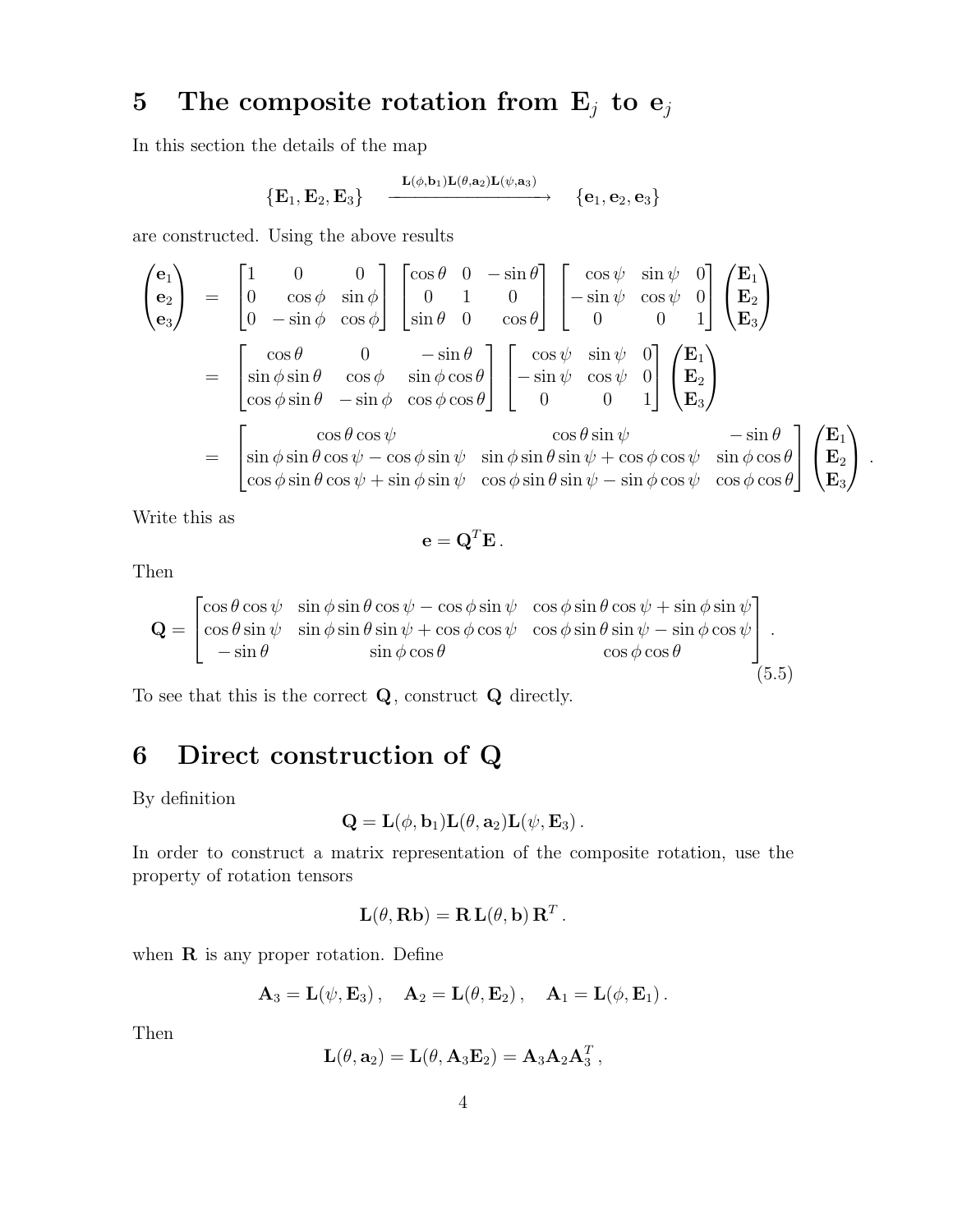and

$$
\begin{array}{rcl} \mathbf{L}(\phi,\mathbf{b}_1) & = & \mathbf{L}(\phi,\mathbf{L}(\theta,\mathbf{a}_2)\mathbf{a}_1) \\ \\ & = & \mathbf{L}(\theta,\mathbf{a}_2)\mathbf{L}(\phi,\mathbf{a}_1)\mathbf{L}(\theta,\mathbf{a}_2)^T \\ \\ & = & \mathbf{A}_3\mathbf{A}_2\mathbf{A}_3^T\mathbf{L}(\phi,\mathbf{a}_1)\mathbf{A}_3\mathbf{A}_2^T\mathbf{A}_3^T \\ \\ & = & \mathbf{A}_3\mathbf{A}_2\mathbf{A}_3^T\mathbf{L}(\phi,\mathbf{A}_3\mathbf{E}_1)\mathbf{A}_3\mathbf{A}_2^T\mathbf{A}_3^T \\ \\ & = & \mathbf{A}_3\mathbf{A}_2\mathbf{A}_3^T\mathbf{A}_3\mathbf{A}_1\mathbf{A}_3^T\mathbf{A}_3\mathbf{A}_2^T\mathbf{A}_3^T \\ \\ & = & \mathbf{A}_3\mathbf{A}_2\mathbf{A}_1\mathbf{A}_2^T\mathbf{A}_3^T. \end{array}
$$

Hence

$$
Q = A_3 A_2 A_1 A_2^T A_3^T A_3 A_2 A_3^T A_3 = A_3 A_2 A_1 = (A_1^T A_2^T A_3^T)^T.
$$

with matrix representation

$$
\mathbf{Q} = \left( \begin{bmatrix} 1 & 0 & 0 \\ 0 & \cos \phi & \sin \phi \\ 0 & -\sin \phi & \cos \phi \end{bmatrix} \begin{bmatrix} \cos \theta & 0 & -\sin \theta \\ 0 & 1 & 0 \\ \sin \theta & 0 & \cos \theta \end{bmatrix} \begin{bmatrix} \cos \psi & \sin \psi & 0 \\ -\sin \psi & \cos \psi & 0 \\ 0 & 0 & 1 \end{bmatrix} \right)^T,
$$

confirming the form of Q.

# 7 Angular velocities

To compute angular velocities start with the representation

$$
\mathbf{Q} = \mathbf{A}_3 \mathbf{A}_2 \mathbf{A}_1 = \begin{bmatrix} \cos \psi & -\sin \psi & 0 \\ \sin \psi & \cos \psi & 0 \\ 0 & 0 & 1 \end{bmatrix} \begin{bmatrix} \cos \theta & 0 & \sin \theta \\ 0 & 1 & 0 \\ -\sin \theta & 0 & \cos \theta \end{bmatrix} \begin{bmatrix} 1 & 0 & 0 \\ 0 & \cos \phi & -\sin \phi \\ 0 & \sin \phi & \cos \phi \end{bmatrix},
$$

and use the properties

$$
\dot{\mathbf{A}}_1\mathbf{A}_1^T = \dot{\phi}\,\widehat{\mathbf{E}}_1\,,\quad \dot{\mathbf{A}}_2\mathbf{A}_2^T = \dot{\theta}\,\widehat{\mathbf{E}}_2\,,\quad \dot{\mathbf{A}}_3\mathbf{A}_3^T = \dot{\psi}\,\widehat{\mathbf{E}}_3\,.
$$

Now differentiate Q,

$$
\dot{\mathbf{Q}} = \dot{\mathbf{A}}_3 \mathbf{A}_2 \mathbf{A}_1 + \mathbf{A}_3 \dot{\mathbf{A}}_2 \mathbf{A}_1 + \mathbf{A}_3 \mathbf{A}_2 \dot{\mathbf{A}}_1.
$$

The body angular velocity is

$$
\begin{array}{rcl}\n\widehat{\Omega^b} & := & \mathbf{Q}^T \dot{\mathbf{Q}} \\
 & = & \mathbf{A}_1^T \mathbf{A}_2^T \mathbf{A}_3^T \left( \dot{\mathbf{Q}} \right) \\
 & = & \mathbf{A}_1^T \mathbf{A}_2^T \mathbf{A}_3^T \left( \dot{\mathbf{A}}_3 \mathbf{A}_2 \mathbf{A}_1 + \mathbf{A}_3 \dot{\mathbf{A}}_2 \mathbf{A}_1 + \mathbf{A}_3 \mathbf{A}_2 \dot{\mathbf{A}}_1 \right) \\
 & = & \dot{\psi} \mathbf{A}_1^T \mathbf{A}_2^T \widehat{\mathbf{E}}_3 \mathbf{A}_2 \mathbf{A}_1 + \dot{\theta} \mathbf{A}_1^T \widehat{\mathbf{E}}_2 \mathbf{A}_1 + \dot{\phi} \, \widehat{\mathbf{E}}_1.\n\end{array}
$$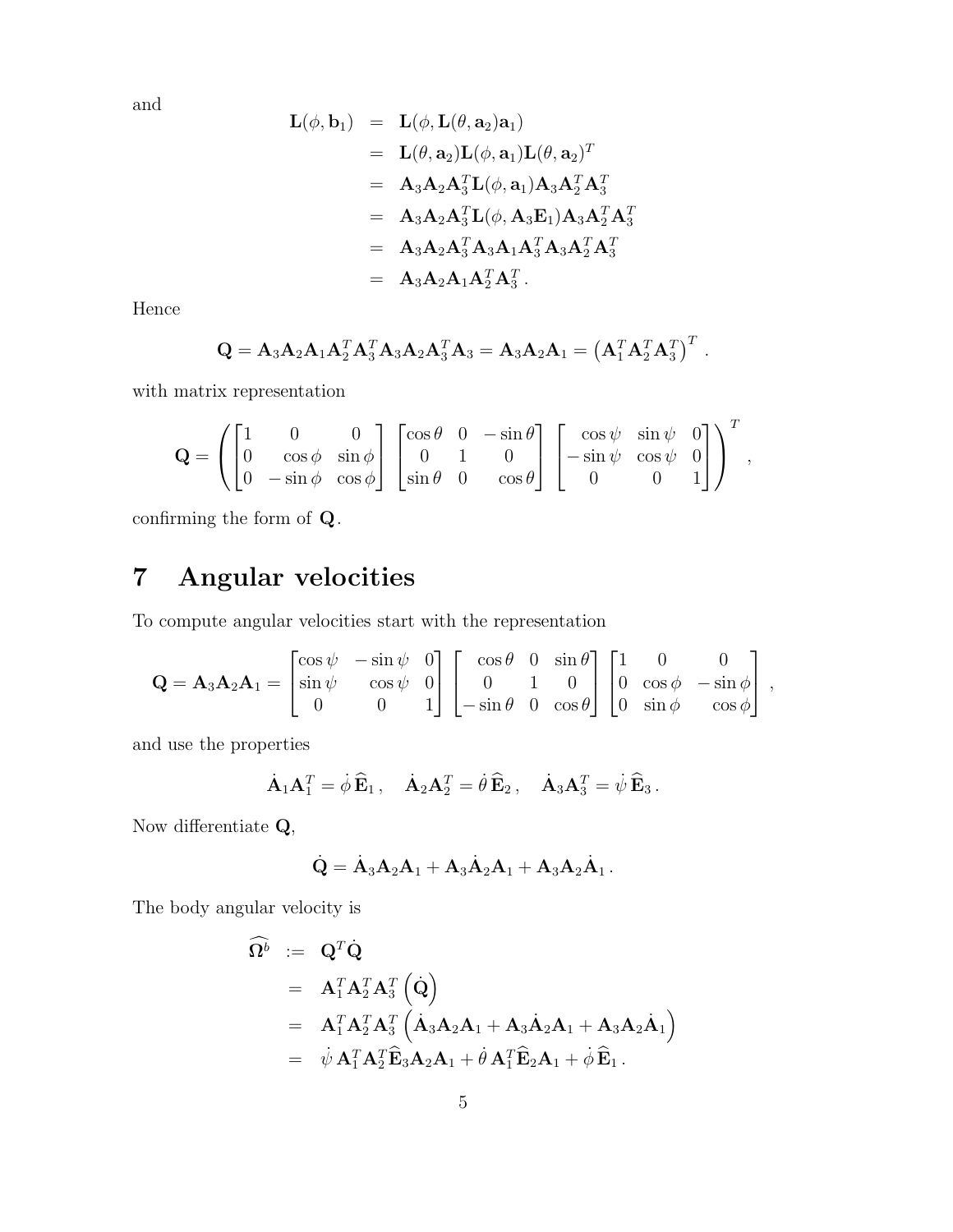But

$$
\mathbf{A}_1^T \widehat{\mathbf{E}}_2 \mathbf{A}_1 = (\widehat{\mathbf{A}_1^T \mathbf{E}_2}),
$$

and

$$
\mathbf{A}_1^T \mathbf{E}_2 = \left[ (\mathbf{I} - \mathbf{E}_1 \otimes \mathbf{E}_1) \cos \phi - \sin \phi \widehat{\mathbf{E}}_1 + \mathbf{E}_1 \otimes \mathbf{E}_1 \right] \mathbf{E}_2
$$
  
=  $\mathbf{E}_2 \cos \phi - \sin \phi \mathbf{E}_1 \times \mathbf{E}_2$   
=  $\mathbf{E}_2 \cos \phi - \mathbf{E}_3 \sin \phi$ .

Similarly

$$
\mathbf{A}_2^T \widehat{\mathbf{E}}_3 \mathbf{A}_2 = \widehat{(\mathbf{A}_2^T \mathbf{E}_3)},
$$

and

$$
\mathbf{A}_2^T \mathbf{E}_3 = \begin{bmatrix} (\mathbf{I} - \mathbf{E}_2 \otimes \mathbf{E}_2) \cos \theta - \sin \theta \hat{\mathbf{E}}_2 + \mathbf{E}_2 \otimes \mathbf{E}_2 \end{bmatrix} \mathbf{E}_3
$$
  
=  $\mathbf{E}_3 \cos \theta - \sin \theta \mathbf{E}_2 \times \mathbf{E}_3$   
=  $\mathbf{E}_3 \cos \theta - \mathbf{E}_1 \sin \theta$ .

Continuing

$$
\mathbf{A}_1^T \mathbf{A}_2^T \widehat{\mathbf{E}}_3 \mathbf{A}_2 \mathbf{A}_1 = (\mathbf{A}_1^T (\mathbf{E}_3 \widehat{\cos \theta} - \mathbf{E}_1 \sin \theta),
$$

and

$$
\mathbf{A}_1^T (\mathbf{E}_3 \cos \theta - \mathbf{E}_1 \sin \theta) = -\mathbf{E}_1 \sin \theta + \cos \theta \mathbf{A}_1^T \mathbf{E}_3
$$
  
\n
$$
= -\mathbf{E}_1 \sin \theta + \cos \theta (\mathbf{E}_3 \cos \phi - \mathbf{E}_1 \times \mathbf{E}_3 \sin \phi)
$$
  
\n
$$
= -\mathbf{E}_1 \sin \theta + \cos \theta (\mathbf{E}_3 \cos \phi + \mathbf{E}_2 \sin \phi)
$$
  
\n
$$
= -\mathbf{E}_1 \sin \theta + \mathbf{E}_2 \cos \theta \sin \phi + \mathbf{E}_3 \cos \theta \cos \phi.
$$

Substitute into the expression for the body angular velocity,

$$
\Omega^{b} = \dot{\psi}(-\mathbf{E}_{1}\sin\theta + \mathbf{E}_{2}\cos\theta\sin\phi + \mathbf{E}_{3}\cos\theta\cos\phi)
$$

$$
+ \dot{\theta}(\mathbf{E}_{2}\cos\phi - \mathbf{E}_{3}\sin\phi) + \dot{\phi}\mathbf{E}_{1}
$$

$$
= \mathbf{E}_{1}(\dot{\phi} - \dot{\psi}\sin\theta) + \mathbf{E}_{2}(\dot{\psi}\cos\theta\sin\phi + \dot{\theta}\cos\phi)
$$

$$
+ \mathbf{E}_{3}(\dot{\psi}\cos\theta\cos\phi - \dot{\theta}\sin\phi).
$$

In [4] the body angular velocity is denoted by  $\omega_{0R}$  and the above expression for  $\Omega^b$ agrees with  $\omega_{0R}$  on page 188 of [4].

In matrix form

$$
\begin{pmatrix} \Omega_1^b \\ \Omega_2^b \\ \Omega_3^b \end{pmatrix} = \begin{bmatrix} 1 & 0 & -\sin\theta \\ 0 & \cos\phi & \cos\theta\sin\phi \\ 0 & -\sin\phi & \cos\theta\cos\phi \end{bmatrix} \begin{pmatrix} \dot{\phi} \\ \dot{\theta} \\ \dot{\psi} \end{pmatrix} \,.
$$

Write this is

 $\mathbf{\Omega}^{b}=\mathbf{B}^{-1}\dot{\Theta}$  .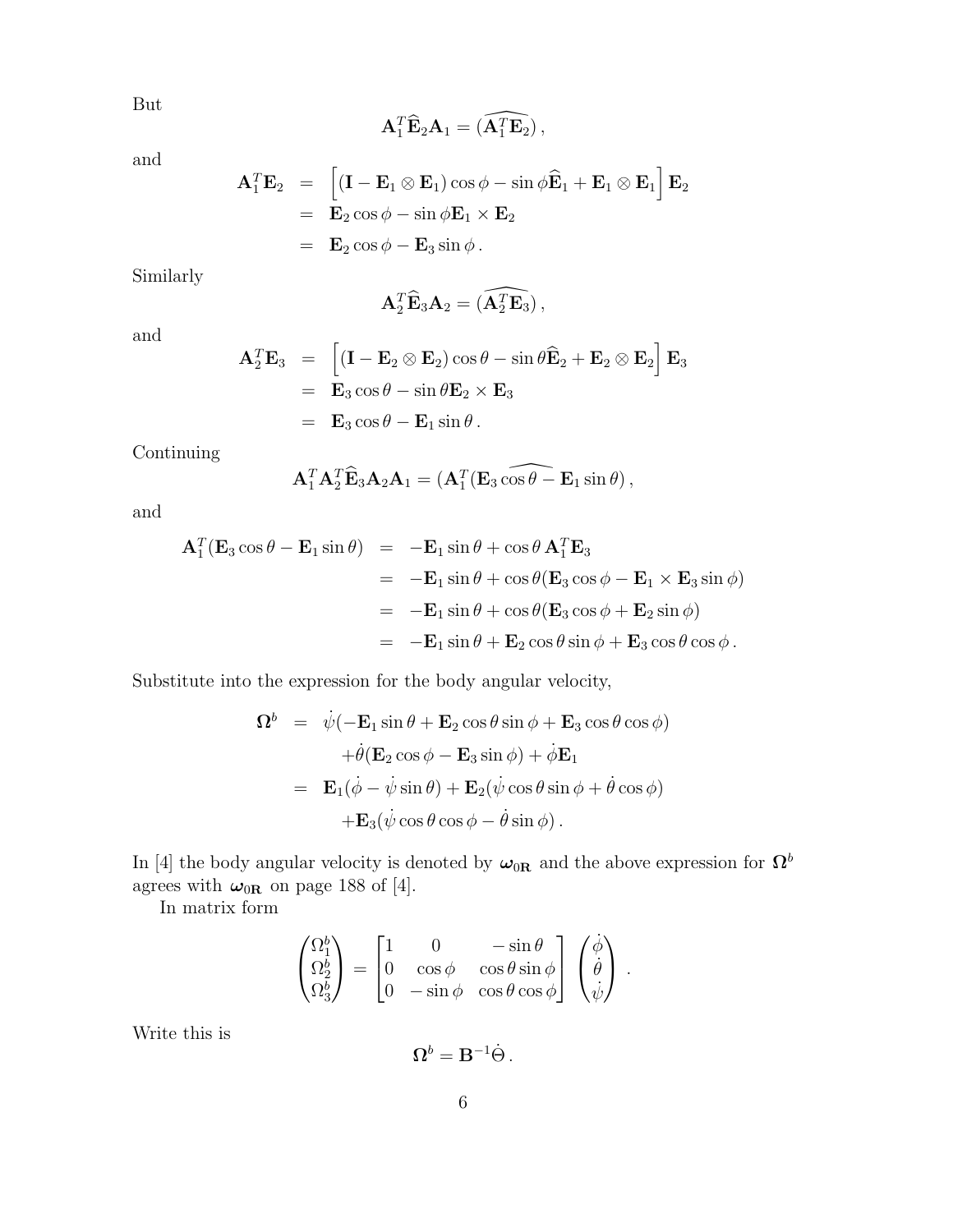Then

$$
\mathbf{B} = \begin{bmatrix} 1 & \sin \phi \tan \theta & \cos \phi \tan \theta \\ 0 & \cos \phi & -\sin \phi \\ 0 & \sin \phi \sec \theta & \cos \phi \sec \theta \end{bmatrix}.
$$

As shown below in §9, this expression agrees with  $[B] := \mathbf{B}$  in [2] and in [3].

### 8 Small angle approximation

For small angle approximation rewrite the body representation of the angular velocity as

$$
\begin{pmatrix} \Omega_1^b \\ \Omega_2^b \\ \Omega_3^b \end{pmatrix} = \begin{pmatrix} \dot{\phi} \\ \dot{\theta} \\ \dot{\psi} \end{pmatrix} + \begin{bmatrix} 0 & 0 & -\sin \theta \\ 0 & \cos \phi - 1 & \cos \theta \sin \phi \\ 0 & -\sin \phi & \cos \theta \cos \phi - 1 \end{bmatrix} \begin{pmatrix} \dot{\phi} \\ \dot{\theta} \\ \dot{\psi} \end{pmatrix}.
$$

Hence for small angles

$$
\begin{pmatrix} \Omega_1^b \\ \Omega_2^b \\ \Omega_3^b \end{pmatrix} = \begin{pmatrix} \dot{\phi} \\ \dot{\theta} \\ \dot{\psi} \end{pmatrix} + \begin{bmatrix} 0 & 0 & -\theta \\ 0 & -\frac{1}{2}\phi^2 & \phi \\ 0 & -\phi & -\frac{1}{2}\theta^2 - \frac{1}{2}\phi^2 \end{bmatrix} \begin{pmatrix} \dot{\phi} \\ \dot{\theta} \\ \dot{\psi} \end{pmatrix} + \cdots.
$$

Neglecting the higher order terms, the small angle approximation is

$$
\begin{pmatrix} \Omega_1^b \\ \Omega_2^b \\ \Omega_3^b \end{pmatrix} \approx \begin{pmatrix} \dot{\phi} \\ \dot{\theta} \\ \dot{\psi} \end{pmatrix} .
$$

The problem is how to approximate the rotation matrix. The rotation matrix lies on a manifold so standard linearization will result in a matrix which is no longer a rotation. Applying the small angle approximation to  $Q$  in  $(5.5)$ 

$$
\mathbf{Q}^{\text{approx}} = \begin{bmatrix} 1 & -\psi & \theta \\ \psi & 1 & -\phi \\ -\theta & \phi & 1 \end{bmatrix} = \mathbf{I} + \widehat{\Theta} \,, \quad \Theta = \begin{pmatrix} \phi \\ \theta \\ \psi \end{pmatrix} \,.
$$

The problem is that  $Q^{\text{approx}}$  is no longer a rotation

$$
(\mathbf{Q}^{\text{approx}})^T \neq (\mathbf{Q}^{\text{approx}})^{-1}.
$$

Using this approximation will give some motion of a vehicle but not a rotation. There is however a standard way to approximate a rotation matrix using the Cayley transform. Redefine  $Q^{\text{approx}}$  as

$$
\mathbf{Q}^{\text{cayley}}:=(\mathbf{I}+\tfrac{1}{2}\widehat{\boldsymbol{\Theta}})(\mathbf{I}-\tfrac{1}{2}\widehat{\boldsymbol{\Theta}})^{-1}\,.
$$

Then  $\mathbf{Q}^{\text{cayley}}$  is orthogonal and so is a rotation, and it has the same order of accuracy as  $Q^{\text{approx}}$ .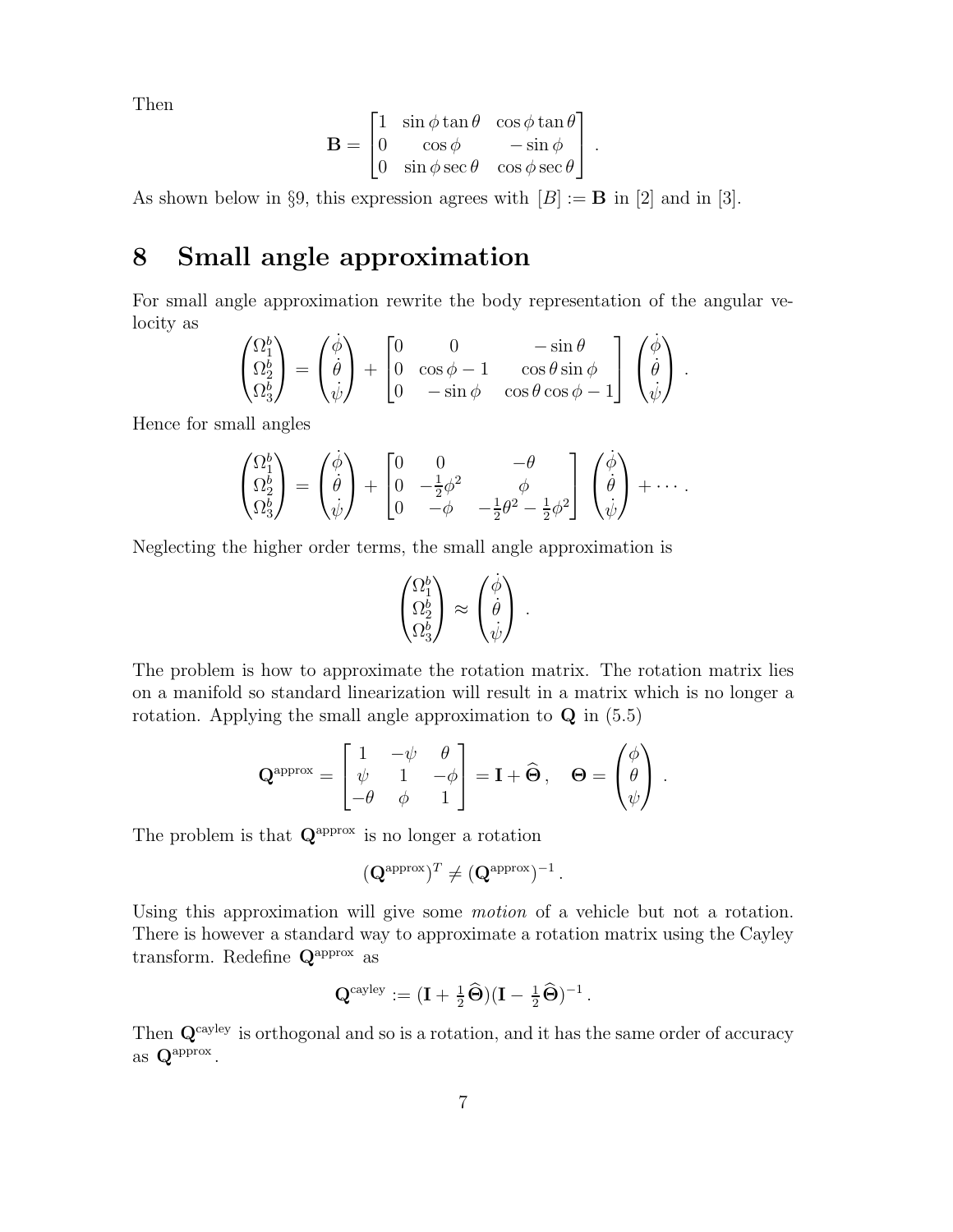In general the angular velocity can be linearized, but extra care is necessary in linearizing rotations. On the other hand, there is no reason for these linearizations. In both analysis and numerics it is better to use the exact expressions, even for small angles..

### 9 Notation in [3]

On page 222 of [3] the ship translational displacements, denoted by  $(\xi_1, \xi_2, \xi_3)$ , in the steady moving system and the Eulerian angles, denoted by  $(e_1, e_2, e_3)$ , are related by

$$
\begin{pmatrix} \dot{\xi}_1 \\ \dot{\xi}_2 \\ \dot{\xi}_3 \\ \dot{e}_1 \\ \dot{e}_2 \\ \dot{e}_3 \end{pmatrix} = \begin{bmatrix} [R] & 0 \\ 0 & [B] \\ 0 & [B] \\ 0 & [B] \end{bmatrix} \begin{pmatrix} u_1 \\ u_2 \\ u_3 \\ u_4 \\ u_5 \\ u_6 \end{pmatrix} . \tag{9.1}
$$

This is equation (5) in [3]. In equations (6)-(7) in [3], the matrices [B] and [R] are defined as follows

$$
[B] = \begin{bmatrix} 1 & \sin e_1 \tan e_2 & \cos e_1 \tan e_2 \\ 0 & \cos e_1 & -\sin e_1 \\ 0 & \sin e_1 \sec e_2 & \cos e_1 \sec e_2 \end{bmatrix},
$$

and

$$
[R] = \begin{bmatrix} \cos e_2 \cos e_3 & \sin e_1 \sin e_2 \cos e_3 - \cos e_1 \sin e_3 & \cos e_1 \sin e_2 \cos e_3 + \sin e_1 \sin e_2 \\ \cos e_2 \sin e_3 & \sin e_1 \sin e_2 \sin e_3 + \cos e_1 \cos e_3 & \sin e_1 \sin e_2 \sin e_3 - \sin e_1 \cos e_3 \\ -\sin e_2 & \sin e_1 \cos e_2 & \cos e_1 \cos e_2 \end{bmatrix}.
$$

Replacing  $e_1 = \phi$ ,  $e_2 = \theta$ ,  $e_3 = \psi$  and  $\xi_1 = q_1$ ,  $\xi_2 = q_2$  and  $\xi_3 = q_3$  it is clear (after correcting two boxed typos in [R]) that  $[R] = \mathbf{Q}$  and  $[B] = \mathbf{B}$ . The first boxed term should be  $\sin e_2 \rightarrow \sin e_3$  and the second boxed term should be  $\sin e_1 \rightarrow \cos e_1$ . In (9.1), the angular velocity  $(u_4, u_5, u_6)$  is related to the Euler angles by

$$
\begin{pmatrix} u_4 \\ u_5 \\ u_6 \end{pmatrix} = [B]^{-1} \begin{pmatrix} \dot{e}_1 \\ \dot{e}_2 \\ \dot{e}_3 \end{pmatrix}.
$$

Hence it is clear that  $u_4 = \Omega_1^b$ ,  $u_5 = \Omega_2^b$ ,  $u_6 = \Omega_3^b$ .

# References

[1] H. ALEMI ARDAKANI  $& T.J.$  BRIDGES. Shallow-water sloshing in rotating vessels. Part 2. Three-dimensional flow field, Preprint: University of Surrey (2009).